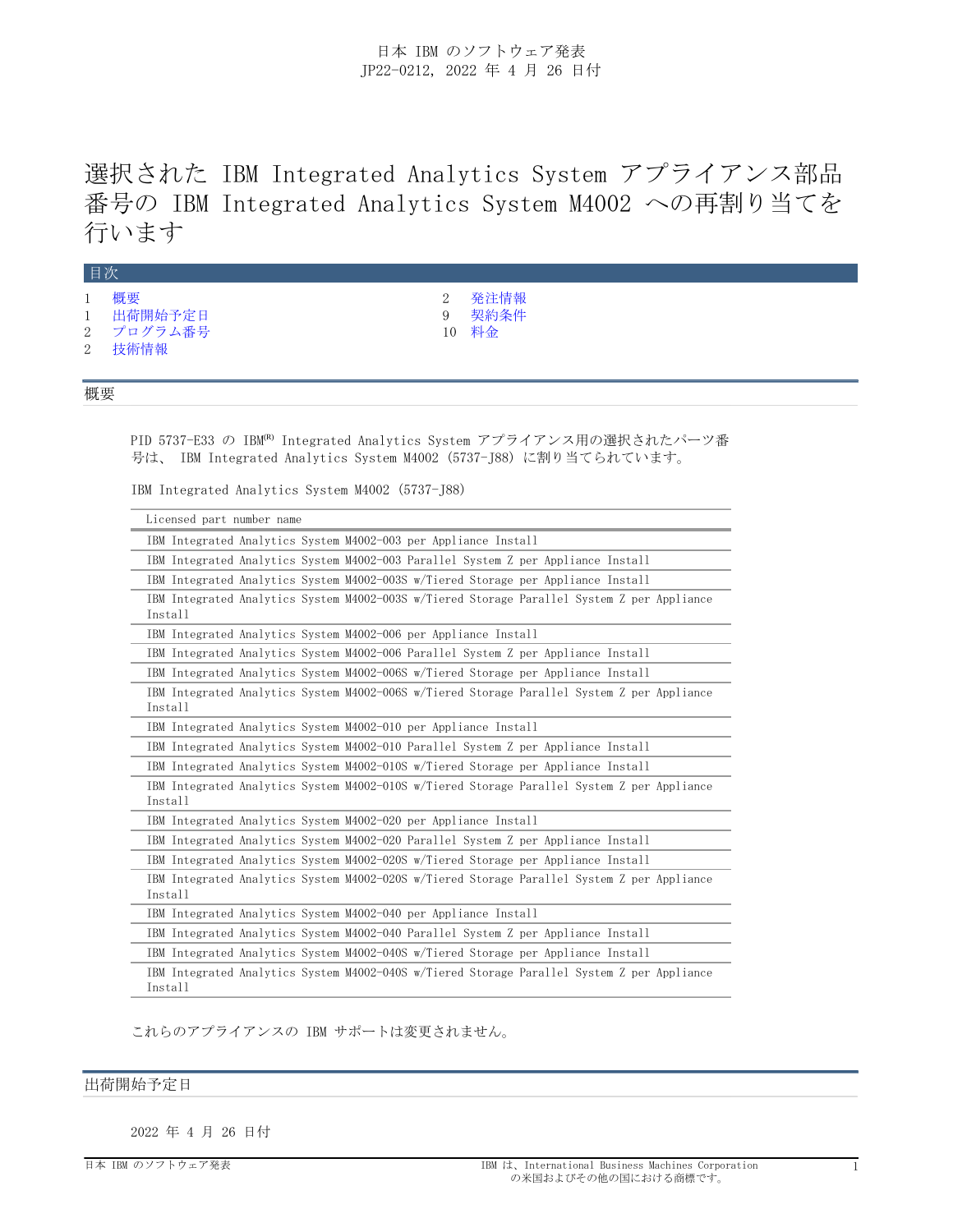# <span id="page-1-1"></span>プログラム番号

| Program number | VRM      | Program name                             |
|----------------|----------|------------------------------------------|
| 5737-E33       | 1.0.7    | IBM Integrated Analytics<br>System       |
| 5737–188       | 1, 0, 16 | IBM Integrated Analytics<br>System M4002 |

# <span id="page-1-2"></span>技術情報

#### 所定稼働環境

前提ソフトウェア

適用外

## IBM-Support

IBM-[Support-](https://www.ibm.com/support)は、お客様の時間を節約してサポートを簡素化するように設計された、技術サ ポートのツールやリソースへのゲートウェイです。 IBM Support は、疑問に対する回答の検 索、修正のダウンロード、トラブルシューティング、問題事例の報告と追跡、およびスキル の向上に役立ちます。 IBM Support Insider にアクセスして、新しいツール、新しいプロセ ス、新機能などの IBM Support の変更について知り、情報を入手してください。

# 計画情報

パッケージング

適用外

# <span id="page-1-0"></span>発注情報

発注情報については、 IBM 担当員にお問い合わせいただくか、 [パスポート・アドバンテー](https://www.ibm.com/software/passportadvantage/) [ジ](https://www.ibm.com/software/passportadvantage/)<sup>(R)</sup> の Web サイトを参照してください。

これらのプログラムは、 パスポート・アドバンテージ を介してのみ提供されます。

IBM Integrated Analytics System M4002 (5737-J88)には、以下のパーツナンバーが割り当て られています。

IBM Integrated Analytics System M4002 (5737-J88)

| Part number description                                                                                                                                              | Part number |
|----------------------------------------------------------------------------------------------------------------------------------------------------------------------|-------------|
| IBM Integrated Analytics System M4002-003<br>per Appliance Install Appliance Maintenance<br>+ Subscription and Support Reinstatement 12<br>Months                    | D1X76LL     |
| IBM Integrated Analytics System M4002-003<br>per Appliance Install Annual Appliance<br>Maintenance + Subscription and Support<br>Renewal 12 Months                   | EOP8ZLL     |
| IBM Integrated Analytics System M4002-003<br>Parallel System Z per Appliance Install<br>Appliance Maintenance + Subscription and<br>Support Reinstatement 12 Months  | D1X79LL     |
| IBM Integrated Analytics System M4002-003<br>Parallel System Z per Appliance Install<br>Annual Appliance Maintenance + Subscription<br>and Support Renewal 12 Months | E0P90LL     |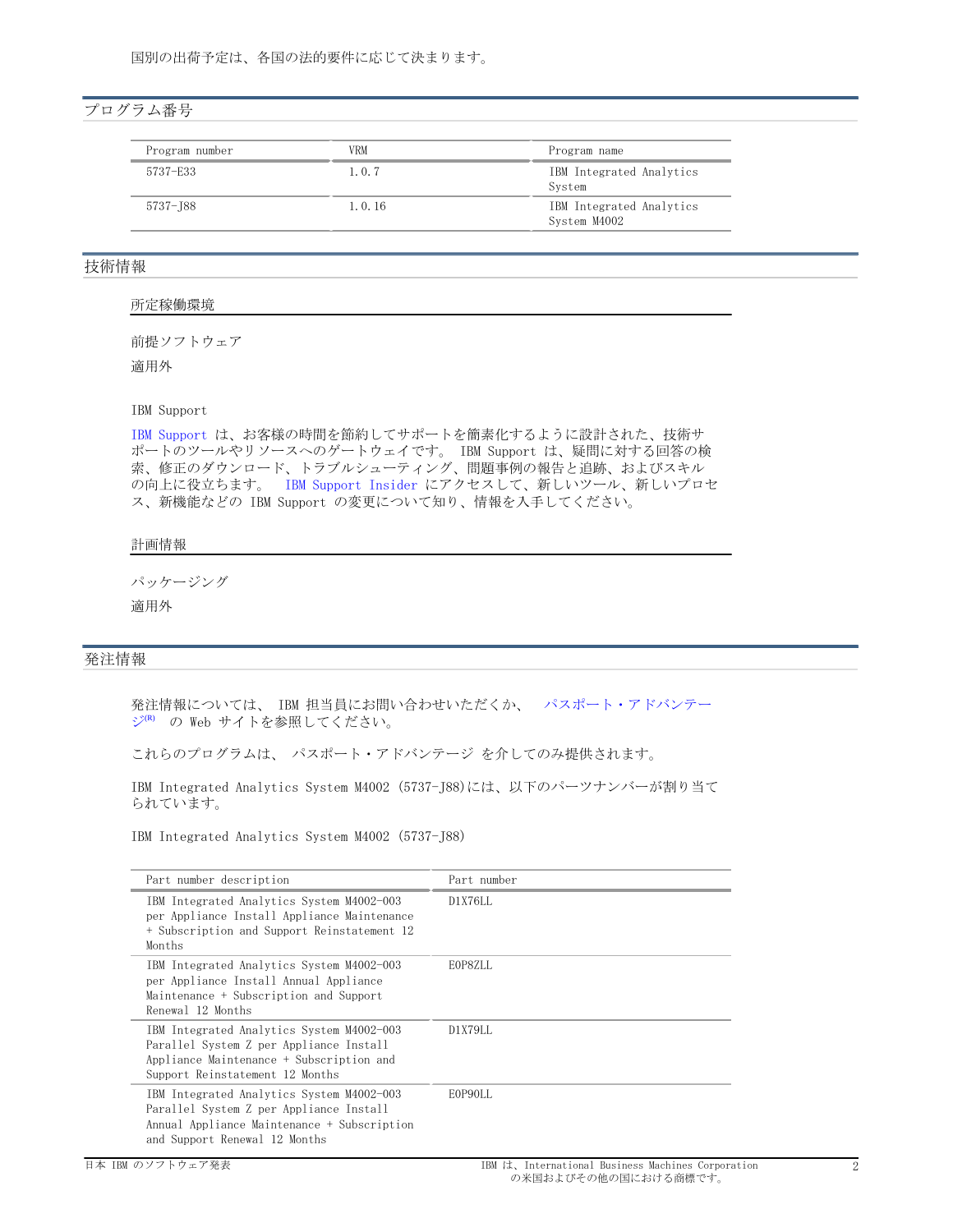| Part number description                                                                                                                                                                    | Part number |
|--------------------------------------------------------------------------------------------------------------------------------------------------------------------------------------------|-------------|
| IBM Integrated Analytics System M4002-003<br>Business Critical Service per Appliance<br>Install Initial Appliance Business Critical<br>Service Upgrade 12 Months                           | D1XCILL     |
| IBM Integrated Analytics System M4002-003<br>Business Critical Service per Appliance<br>Install Subsequent Appliance Business<br>Critical Service Upgrade 12 Months                        | EOPAFLL     |
| IBM Integrated Analytics System M4002-003<br>Hard Drive Retention per Appliance Install<br>Initial Appliance Hard Drive Retention<br>Service Upgrade 12 Months                             | D1XCJLL     |
| IBM Integrated Analytics System M4002-003<br>Hard Drive Retention per Appliance Install<br>Subsequent Appliance Hard Drive Retention<br>Service Upgrade 12 Months                          | EOPAGLL     |
| IBM Integrated Analytics System M4002-003<br>Accelerated Value Service per Appliance<br>Install Initial Appliance Accelerated Value<br>Service Upgrade 12 Months                           | D1XCKLL     |
| IBM Integrated Analytics System M4002-003<br>Accelerated Value Service per Appliance<br>Install Subsequent Appliance Accelerated<br>Value Service Upgrade 12 Months                        | EOPAHLL     |
| IBM Integrated Analytics System M4002-003S<br>w/ Tiered Storage per Appliance Install<br>Appliance Maintenance + Subscription and<br>Support Reinstatement 12 Months                       | D1X7WLL     |
| IBM Integrated Analytics System M4002-003S<br>w/ Tiered Storage per Appliance Install<br>ANNUAL APLM+S&S RNWL 12MONTHS                                                                     | E0P94LL     |
| IBM Integrated Analytics System M4002-003S<br>w/ Tiered Storage Parallel System Z per<br>Appliance Install Appliance Maintenance +<br>Subscription and Support Reinstatement 12<br>Months  | D1X80LL     |
| IBM Integrated Analytics System M4002-003S<br>w/ Tiered Storage Parallel System Z<br>per Appliance Install Annual Appliance<br>Maintenance + Subscription and Support<br>Renewal 12 Months | E0P95LL     |
| IBM Integrated Analytics System M4002-003S<br>w/ Tiered Storage Business Critical Service<br>per Appliance Install Initial Appliance<br>Business Critical Service Upgrade 12 Months        | D1XCMLL     |
| IBM Integrated Analytics System M4002-003S<br>w/ Tiered Storage Business Critical Service<br>per Appliance Install Subsequent Appliance<br>Business Critical Service Upgrade 12 Months     | EOPAJLL     |
| IBM Integrated Analytics System M4002-003S<br>w/ Tiered Storage Hard Drive Retention per<br>Appliance Install Initial Appliance Hard<br>Drive Retention Service Upgrade 12 Months          | D1XCNLL     |
| IBM Integrated Analytics System M4002-003S<br>w/ Tiered Storage Hard Drive Retention per<br>Appliance Install Subsequent Appliance Hard<br>Drive Retention Service Upgrade 12 Months       | EOPAKLL     |
| IBM Integrated Analytics System M4002-003S<br>w/ Tiered Storage Accelerated Value Service<br>per Appliance Install Initial Appliance<br>Accelerated Value Service Upgrade 12 Months        | D1XCPLL     |
| IBM Integrated Analytics System M4002-003S<br>w/ Tiered Storage Accelerated Value Service<br>per Appliance Install Subsequent Appliance<br>Accelerated Value Service Upgrade 12 Months     | EOPALLL     |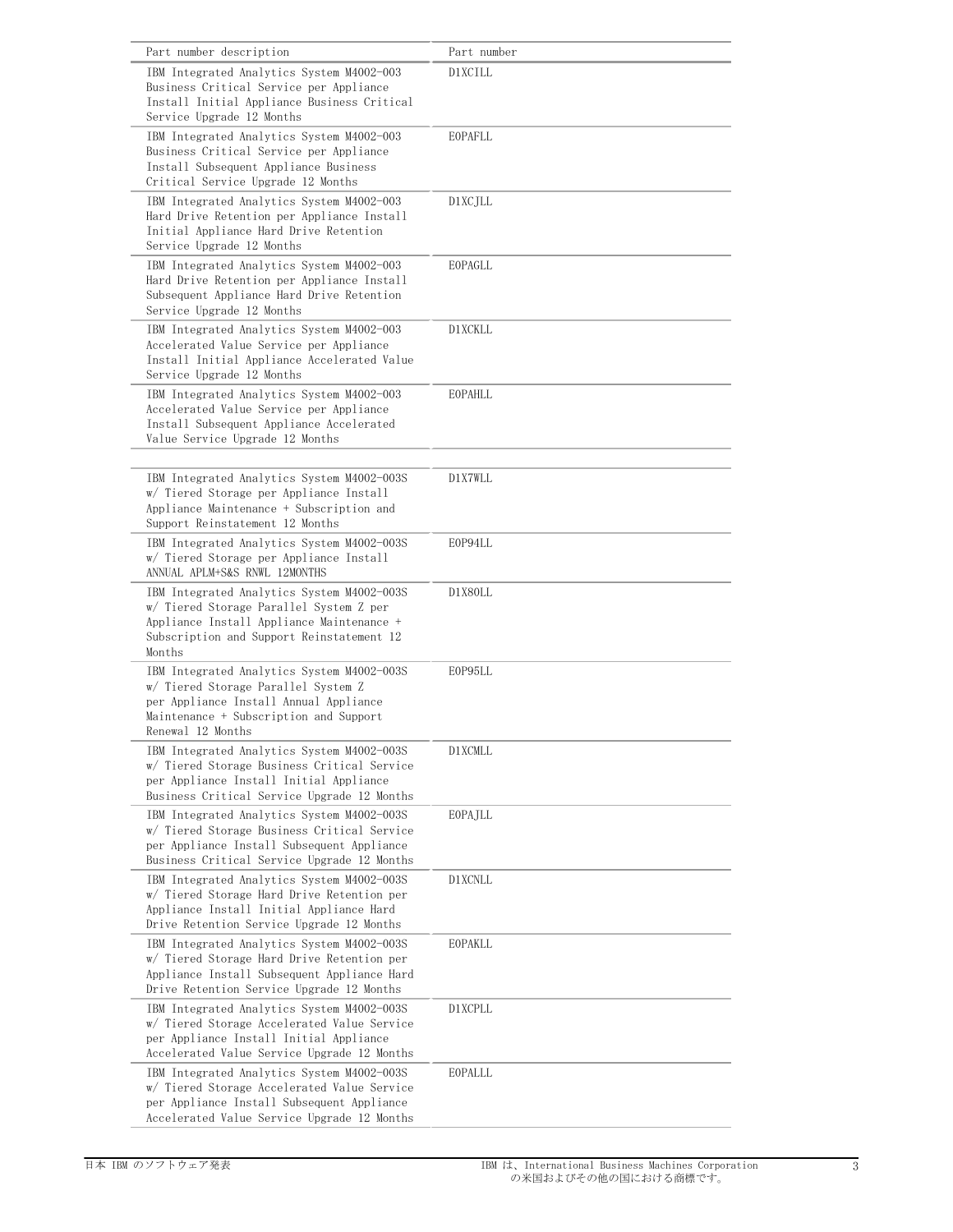| Part number description                                                                                                                                                                    | Part number |
|--------------------------------------------------------------------------------------------------------------------------------------------------------------------------------------------|-------------|
| IBM Integrated Analytics System M4002-006                                                                                                                                                  | D1X82LL     |
| per Appliance Install Appliance Maintenance                                                                                                                                                |             |
| + Subscription and Support Reinstatement 12<br>Months                                                                                                                                      |             |
| IBM Integrated Analytics System M4002-006<br>per Appliance Install Annual Appliance<br>Maintenance + Subscription and Support<br>Renewal 12 Months                                         | E0P96LL     |
| IBM Integrated Analytics System M4002-006<br>Parallel System Z per Appliance Install<br>Appliance Maintenance + Subscription and<br>Support Reinstatement 12 Months                        | D1X87LL     |
| IBM Integrated Analytics System M4002-006<br>Parallel System Z per Appliance Install<br>Annual Appliance Maintenance + Subscription<br>and Support Renewal 12 Months                       | E0P97LL     |
| IBM Integrated Analytics System M4002-006<br>Business Critical Service per Appliance<br>Install Appliance Business Critical Service<br>Upgrade 12 Months                                   | D1XCRLL     |
| IBM Integrated Analytics System M4002-006<br>Business Critical Service per Appliance<br>Install Subsequent Appliance Business<br>Critical Service Upgrade 12 Months                        | EOPANLL     |
| IBM Integrated Analytics System M4002-006<br>Hard Drive Retention per Appliance Install<br>Initial Appliance Hard Drive Retention<br>Service Upgrade 12 Months                             | D1XCSLL     |
| IBM Integrated Analytics System M4002-006<br>Hard Drive Retention per Appliance Install<br>Subsequent Appliance Hard Drive Retention<br>Service Upgrade 12 Months                          | EOPAPLL     |
| IBM Integrated Analytics System M4002-006<br>Accelerated Value Service per Appliance<br>Install Initial Appliance Accelerated Value<br>Service Upgrade 12 Months                           | D1XCTLL     |
| IBM Integrated Analytics System M4002-006<br>Accelerated Value Service per Appliance<br>Install Subsequent Appliance Accelerated<br>Value Service Upgrade 12 Months                        | EOPAQLL     |
|                                                                                                                                                                                            |             |
| IBM Integrated Analytics System M4002-006S<br>w/ Tiered Storage per Appliance Install<br>Appliance Maintenance + Subscription and<br>Support Reinstatement 12 Months                       | D1X89LL     |
| IBM Integrated Analytics System M4002-006S<br>w/ Tiered Storage per Appliance Install<br>Annual Appliance Maintenance + Subscription<br>and Support Renewal 12 Months                      | E0P98LL     |
| IBM Integrated Analytics System M4002-006S<br>w/ Tiered Storage Parallel System Z per<br>Appliance Maintenance + Subscription and<br>Support Reinstatement 12 Months                       | D1X8ELL     |
| IBM Integrated Analytics System M4002-006S<br>w/ Tiered Storage Parallel System Z<br>per Appliance Install Annual Appliance<br>Maintenance + Subscription and Support<br>Renewal 12 Months | E0P99LL     |
| IBM Integrated Analytics System M4002-006S<br>w/ Tiered Storage Business Critical Service<br>per Appliance Install Initial Appliance<br>Business Critical Service Upgrade 12 Months        | D1XCVLL     |
| IBM Integrated Analytics System M4002-006S<br>w/ Tiered Storage Business Critical Service<br>per Appliance Install Subsequent Appliance<br>Business Critical Service Upgrade 12 Months     | EOPASLL     |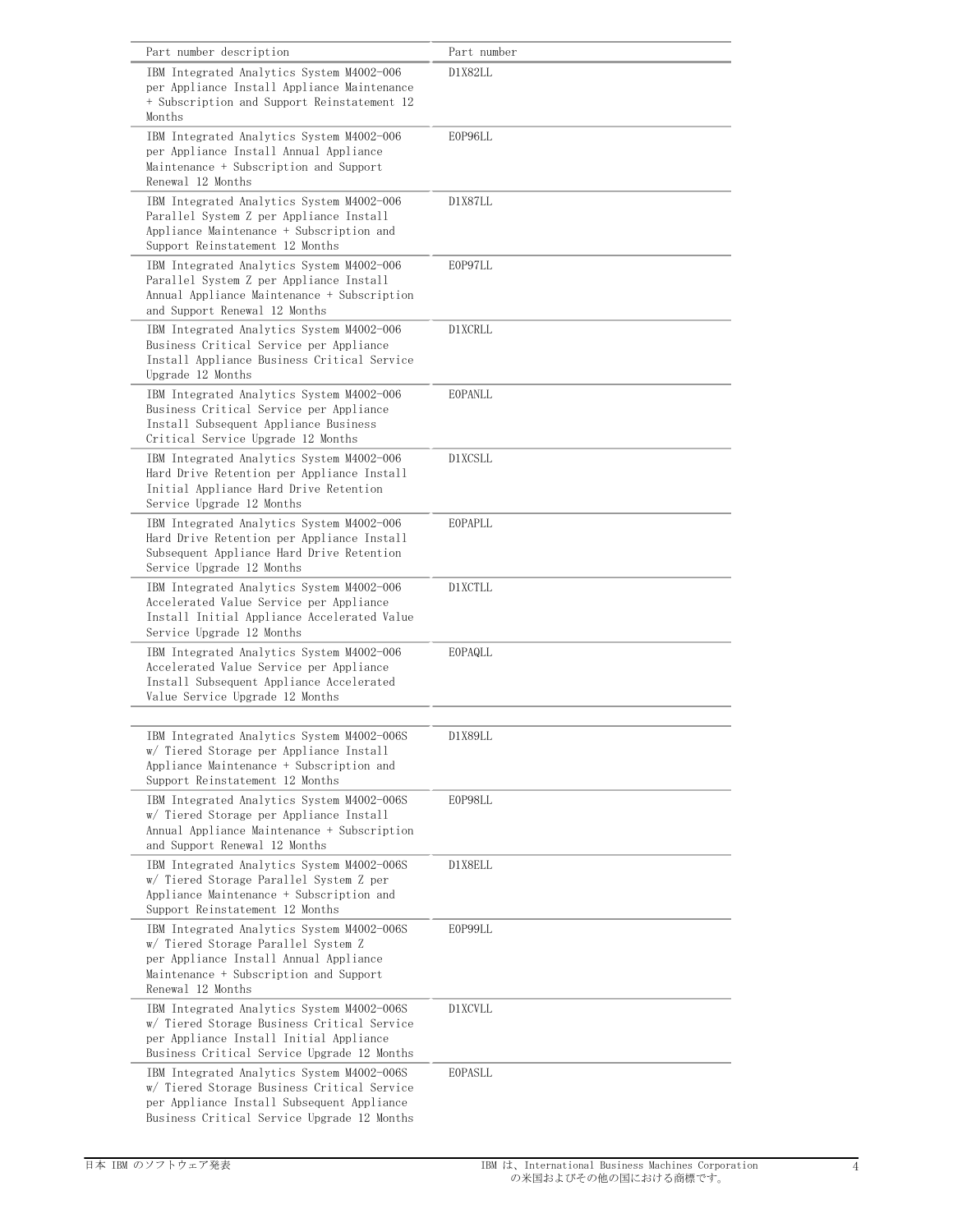| Part number description                                                                                                                                                                | Part number    |
|----------------------------------------------------------------------------------------------------------------------------------------------------------------------------------------|----------------|
| IBM Integrated Analytics System M4002-006S<br>w/ Tiered Storage Hard Drive Retention per<br>Appliance Install Initial Appliance Hard<br>Drive Retention Service Upgrade 12 Months      | D1XCWLL        |
| IBM Integrated Analytics System M4002-006S<br>w/ Tiered Storage Hard Drive Retention per<br>Appliance Install Subsequent Appliance Hard<br>Drive Retention Service Upgrade 12 Months   | EOPATLL        |
| IBM Integrated Analytics System M4002-006S<br>w/ Tiered Storage Accelerated Value Service<br>per Appliance Install Initial Appliance<br>Accelerated Value Service Upgrade 12 Months    | D1XCXLL        |
| IBM Integrated Analytics System M4002-006S<br>w/ Tiered Storage Accelerated Value Service<br>per Appliance Install Subsequent Appliance<br>Accelerated Value Service Upgrade 12 Months | EOPAULL        |
| IBM Integrated Analytics System M4002-010<br>per Appliance Install Appliance Maintenance<br>+ Subscription and Support Reinstatement 12<br>Months                                      | D1X8GLL        |
| IBM Integrated Analytics System M4002-010<br>per Appliance Install Annual Appliance<br>Maintenance + Subscription and Support<br>Renewal 12 Months                                     | E0P9ALL        |
| IBM Integrated Analytics System M4002-010<br>Parallel System Z per Appliance Install<br>Appliance Maintenance + Subscription and<br>Support Reinstatement 12 Months                    | D1X8KLL        |
| IBM Integrated Analytics System M4002-010<br>Parallel System Z per Appliance Install<br>Annual Appliance Maintenance + Subscription<br>and Support Renewal 12 Months                   | E0P9BLL        |
| IBM Integrated Analytics System M4002-010<br>Business Critical Service per Appliance<br>Install Initial Appliance Business Critical<br>Service Upgrade 12 Months                       | D1XCZLL        |
| IBM Integrated Analytics System M4002-010<br>Business Critical Service per Appliance<br>Install Subsequent Appliance Business<br>Critical Service Upgrade 12 Months                    | EOPAWLL        |
| IBM Integrated Analytics System M4002-010<br>Hard Drive Retention per Appliance Install<br>Initial Appliance Hard Drive Retention<br>Service Upgrade 12 Months                         | D1XDOLL        |
| IBM Integrated Analytics System M4002-010<br>Hard Drive Retention per Appliance Install<br>Subsequent Appliance Hard Drive Retention<br>Service Upgrade 12 Months                      | EOPAXLL        |
| IBM Integrated Analytics System M4002-010<br>Accelerated Value Service per Appliance<br>Install Initial Appliance Accelerated Value<br>Service Upgrade 12 Months                       | D1XD1LL        |
| IBM Integrated Analytics System M4002-010<br>Accelerated Value Service per Appliance<br>Install Subsequent Appliance Accelerated<br>Value Service Upgrade 12 Months                    | <b>EOPAYLL</b> |
| IBM Integrated Analytics System M4002-010S<br>w/ Tiered Storage per Appliance Install<br>Appliance Maintenance + Subscription and<br>Support Reinstatement 12 Months                   | D1X8NLL        |
| IBM Integrated Analytics System M4002-010S<br>w/ Tiered Storage per Appliance Install<br>Annual Appliance Maintenance + Subscription<br>and Support Renewal 12 Months                  | E0P9CLL        |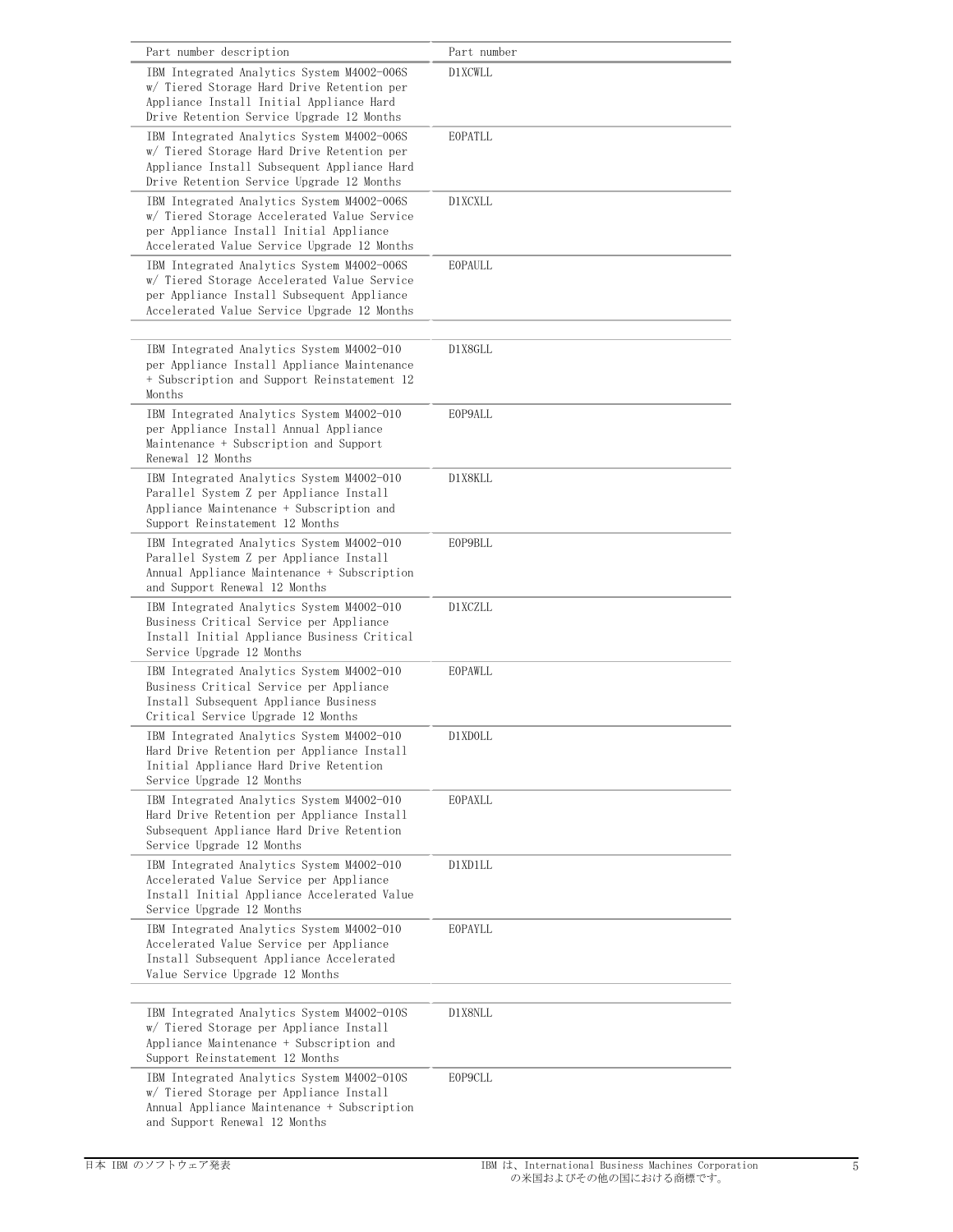| Part number description                                                                                                                                                                    | Part number |
|--------------------------------------------------------------------------------------------------------------------------------------------------------------------------------------------|-------------|
| IBM Integrated Analytics System M4002-010S<br>w/ Tiered Storage Parallel System Z per<br>Appliance Install Appliance Maintenance +<br>Subscription and Support Reinstatement 12<br>Months  | D1X97LL     |
| IBM Integrated Analytics System M4002-010S<br>w/ Tiered Storage Parallel System Z<br>per Appliance Install Annual Appliance<br>Maintenance + Subscription and Support<br>Renewal 12 Months | E0P9FLL     |
| IBM Integrated Analytics System M4002-010S<br>w/ Tiered Storage Business Critical Service<br>per Appliance Install Initial Appliance<br>Business Critical Service Upgrade 12 Months        | D1XD3LL     |
| IBM Integrated Analytics System M4002-010S<br>w/ Tiered Storage Business Critical Service<br>per Appliance Install Subsequent Appliance<br>Business Critical Service Upgrade 12 Months     | EOPBOLL     |
| IBM Integrated Analytics System M4002-010S<br>w/ Tiered Storage Hard Drive Retention per<br>Appliance Install Initial Appliance Hard<br>Drive Retention Service Upgrade 12 Months          | D1XD4LL     |
| IBM Integrated Analytics System M4002-010S<br>w/ Tiered Storage Hard Drive Retention per<br>Appliance Install Subsequent Appliance Hard<br>Drive Retention Service Upgrade 12 Months       | E0PB1LL     |
| IBM Integrated Analytics System M4002-010S<br>w/ Tiered Storage Accelerated Value Service<br>per Appliance Install Initial Appliance<br>Accelerated Value Service Upgrade 12 Months        | D1XD5LL     |
| IBM Integrated Analytics System M4002-010S<br>w/ Tiered Storage Accelerated Value Service<br>per Appliance Install Subsequent Appliance<br>Accelerated Value Service Upgrade 12 Months     | E0PB2LL     |
| IBM Integrated Analytics System M4002-020<br>per Appliance Install Appliance Maintenance<br>+ Subscription and Support Reinstatement 12<br>Months                                          | D1X99LL     |
| IBM Integrated Analytics System M4002-020<br>per Appliance Install Annual Appliance<br>Maintenance + Subscription and Support<br>Renewal 12 Months                                         | E0P9GLL     |
| IBM Integrated Analytics System M4002-020<br>Parallel System Z per Appliance Install<br>Appliance Maintenance + Subscription and<br>Support Reinstatement 12 Months                        | D1X9DLL     |
| IBM Integrated Analytics System M4002-020<br>Parallel System Z per Appliance Install<br>Annual Appliance Maintenance + Subscription<br>and Support Renewal 12 Months                       | E0P9HLL     |
| IBM Integrated Analytics System M4002-020<br>Business Critical Service per Appliance<br>Install Initial Appliance Business Critical<br>Service Upgrade 12 Months                           | D1XD8LL     |
| IBM Integrated Analytics System M4002-020<br>Business Critical Service per Appliance<br>Install Subsequent Appliance Business<br>Critical Service Upgrade 12 Months                        | E0PB4LL     |
| IBM Integrated Analytics System M4002-020<br>Hard Drive Retention per Appliance Install<br>Initial Appliance Hard Drive Retention<br>Service Upgrade 12 Months                             | D1XD9LL     |
| IBM Integrated Analytics System M4002-020<br>Hard Drive Retention per Appliance Install<br>Subsequent Appliance Hard Drive Retention<br>Service Upgrade 12 Months                          | E0PB5LL     |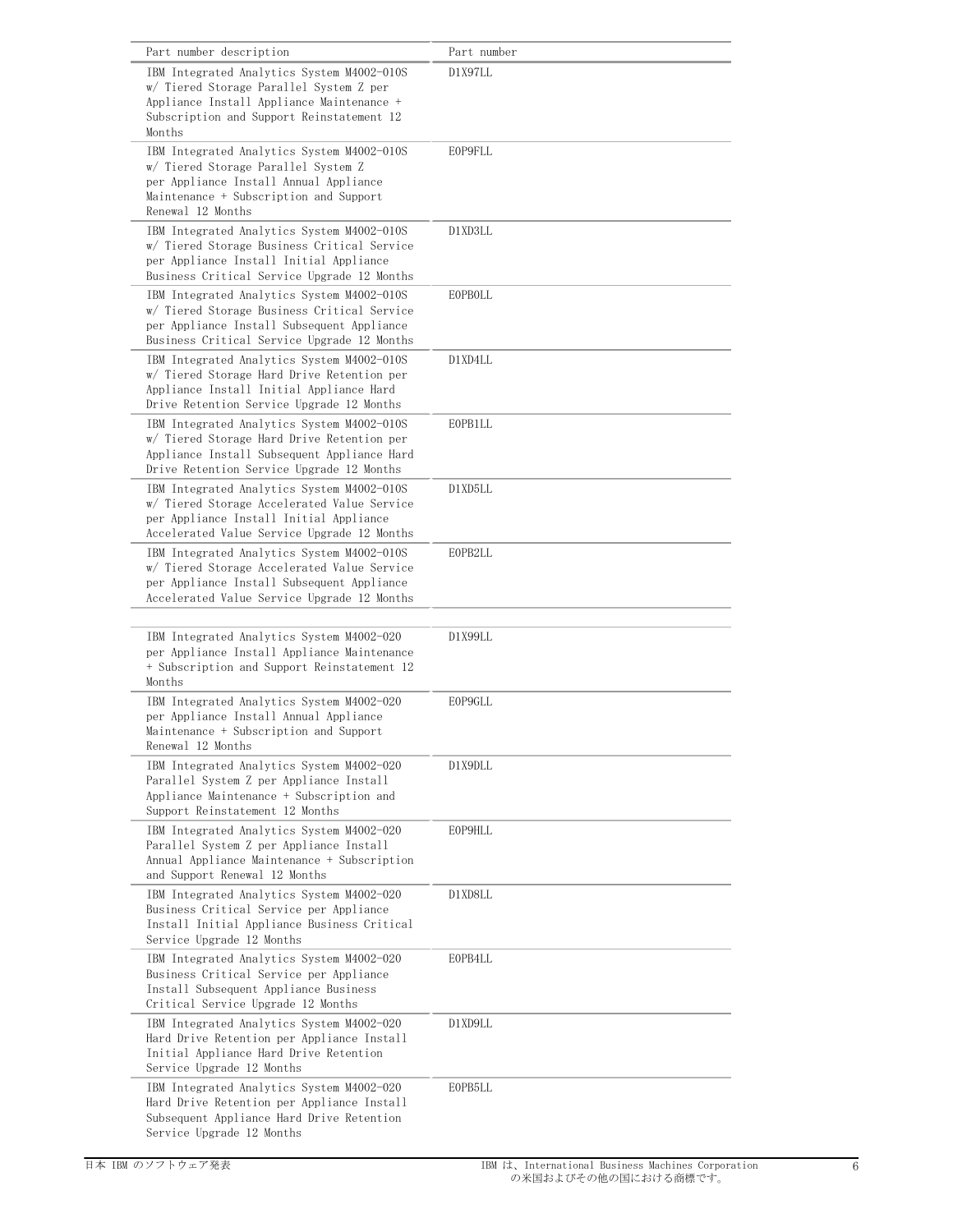| Part number description                                                                                                                                                                    | Part number |
|--------------------------------------------------------------------------------------------------------------------------------------------------------------------------------------------|-------------|
| IBM Integrated Analytics System M4002-020<br>Accelerated Value Service per Appliance<br>Install Initial Appliance Accelerated Value<br>Service Upgrade 12 Months                           | D1XDBLL     |
| IBM Integrated Analytics System M4002-020<br>Accelerated Value Service per Appliance<br>Install Subsequent Appliance Accelerated<br>Value Service Upgrade 12 Months                        | E0PB6LL     |
| IBM Integrated Analytics System M4002-020S<br>w/ Tiered Storage per Appliance Maintenance<br>+ Subscription and Support Reinstatement 12<br>Months                                         | D1X9FLL     |
| IBM Integrated Analytics System M4002-020S<br>w/ Tiered Storage per Appliance Install<br>Annual Appliance Maintenance + Subscription<br>and Support Renewal 12 Months                      | E0P9ILL     |
| IBM Integrated Analytics System M4002-020S<br>w/ Tiered Storage Parallel System Z per<br>Appliance Install Appliance Maintenance +<br>Subscription and Support Reinstatement 12<br>Months  | D1XA5LL     |
| IBM Integrated Analytics System M4002-020S<br>w/ Tiered Storage Parallel System Z<br>per Appliance Install Annual Appliance<br>Maintenance + Subscription and Support<br>Renewal 12 Months | E0P9SLL     |
| IBM Integrated Analytics System M4002-020S<br>w/ Tiered Storage Business Critical Service<br>per Appliance Install Initial Appliance<br>Business Critical Service Upgrade 12 Months        | D1XDDLL     |
| IBM Integrated Analytics System M4002-020S<br>w/ Tiered Storage Business Critical Service<br>per Appliance Install Subsequent Appliance<br>Business Critical Service Upgrade 12 Months     | E0PB8LL     |
| IBM Integrated Analytics System M4002-020S<br>w/ Tiered Storage Hard Drive Retention per<br>Appliance Install Initial Appliance Hard<br>Drive Retention Service Upgrade 12 Months          | D1XDELL     |
| IBM Integrated Analytics System M4002-020S<br>w/ Tiered Storage Hard Drive Retention per<br>Appliance Install Subsequent Appliance Hard<br>Drive Retention Service Upgrade 12 Months       | E0PB9LL     |
| IBM Integrated Analytics System M4002-020S<br>w/ Tiered Storage Accelerated Value Service<br>per Appliance Install Initial Appliance<br>Accelerated Value Service Upgrade 12 Months        | D1XDFLL     |
| IBM Integrated Analytics System M4002-020S<br>w/ Tiered Storage Accelerated Value Service<br>per Appliance Install Subsequent Appliance<br>Accelerated Value Service Upgrade 12 Months     | EOPBALL     |
| IBM Integrated Analytics System M4002-040<br>per Appliance Install Appliance Maintenance<br>+ Subscription and Support Reinstatement 12<br>Months                                          | D1XABLL     |
| IBM Integrated Analytics System M4002-040<br>per Appliance Install Annual Appliance<br>Maintenance + Subscription and Support<br>Renewal 12 Months                                         | E0P9ULL     |
| IBM Integrated Analytics System M4002-040<br>Parallel System Z per Appliance Install<br>Appliance Maintenance + Subscription and<br>Support Reinstatement 12 Months                        | D1XAFLL     |
| IBM Integrated Analytics System M4002-040<br>Parallel System Z per Appliance Install                                                                                                       | E0P9VLL     |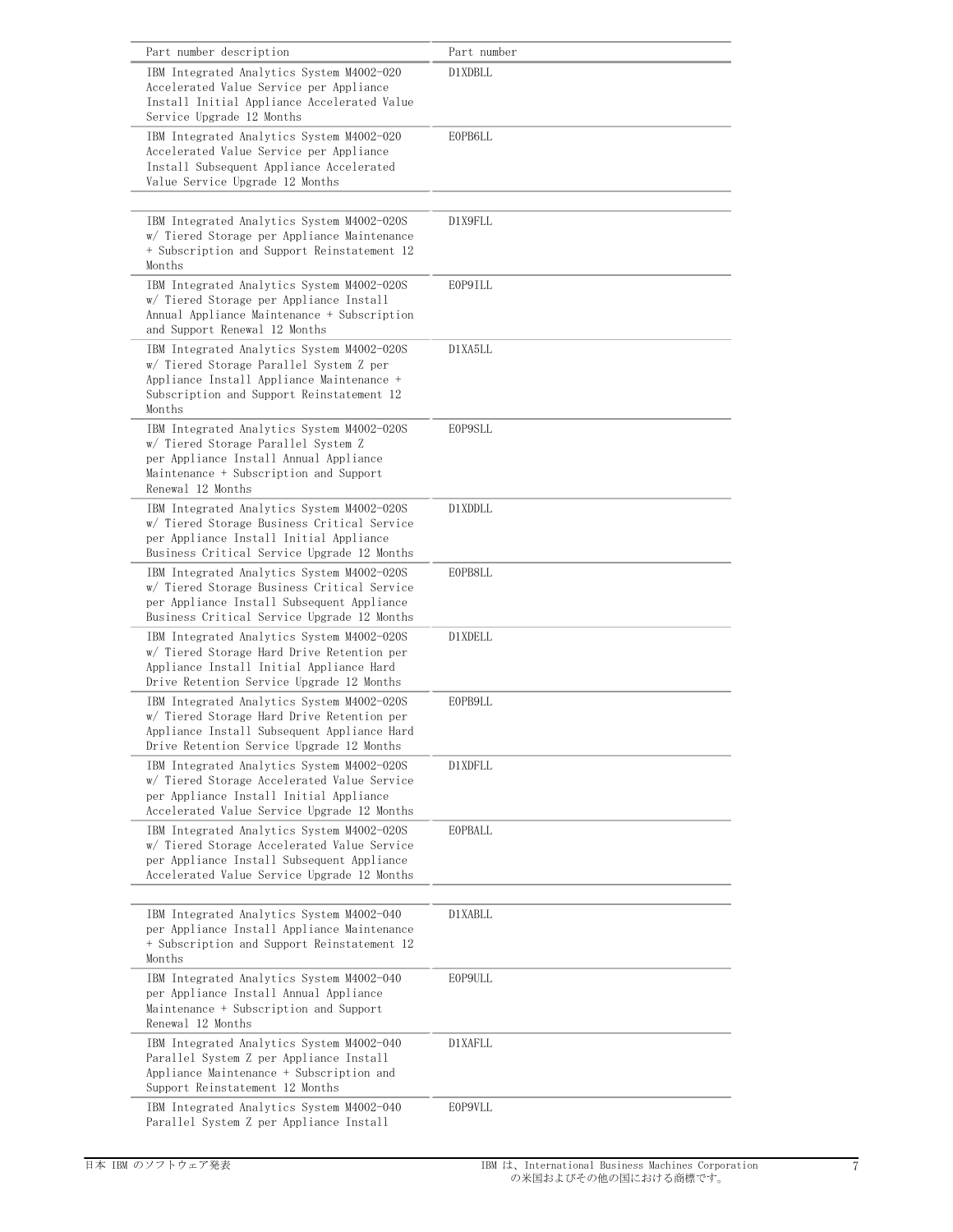| Part number description                                                                                                                                                                    | Part number    |
|--------------------------------------------------------------------------------------------------------------------------------------------------------------------------------------------|----------------|
| Annual Appliance Maintenance + Subscription<br>and Support Renewal 12 Months                                                                                                               |                |
| IBM Integrated Analytics System M4002-040<br>Business Critical Service per Appliance<br>Install Initial Appliance Business Critical<br>Service Upgrade 12 Months                           | D1XDHLL        |
| IBM Integrated Analytics System M4002-040<br>Business Critical Service per Appliance<br>Install Subsequent Appliance Business<br>Critical Service Upgrade 12 Months                        | EOPBCLL        |
| IBM Integrated Analytics System M4002-040<br>Hard Drive Retention per Appliance Install<br>Initial Appliance Hard Drive Retention<br>Service Upgrade 12 Months                             | D1XDILL        |
| IBM Integrated Analytics System M4002-040<br>Hard Drive Retention per Appliance Install<br>Subsequent Appliance Hard Drive Retention<br>Service Upgrade 12 Months                          | EOPBDLL        |
| IBM Integrated Analytics System M4002-040<br>Accelerated Value Service per Appliance<br>Install Initial Appliance Accelerated Value<br>Service Upgrade 12 Months                           | D1XDJLL        |
| IBM Integrated Analytics System M4002-040<br>Accelerated Value Service per Appliance<br>Install Subsequent Appliance Accelerated<br>Value Service Upgrade 12 Months                        | EOPBELL        |
| IBM Integrated Analytics System M4002-040S<br>w/ Tiered Storage per Appliance Install<br>Appliance Maintenance + Subscription and<br>Support Reinstatement 12 Months                       | D1XA6LL        |
| IBM Integrated Analytics System M4002-040S<br>w/ Tiered Storage per Appliance Install<br>Annual Appliance Maintenance + Subscription<br>and Support Renewal 12 Months                      | <b>EOP9TLL</b> |
| IBM Integrated Analytics System M4002-040S<br>w/ Tiered Storage Parallel System Z per<br>Appliance Install Appliance Maintenance +<br>Subscription and Support Reinstatement 12<br>Months  | D1XAHLL        |
| IBM Integrated Analytics System M4002-040S<br>w/ Tiered Storage Parallel System Z<br>per Appliance Install Annual Appliance<br>Maintenance + Subscription and Support<br>Renewal 12 Months | <b>EOP9WLL</b> |
| IBM Integrated Analytics System M4002-040S<br>w/ Tiered Storage Business Critical Service<br>per Appliance Install Initial Appliance<br>Business Critical Service Upgrade 12 Months        | D1XDLLL        |
| IBM Integrated Analytics System M4002-040S<br>w/ Tiered Storage Business Critical Service<br>per Appliance Install Subsequent Appliance<br>Business Critical Service Upgrade 12 Months     | EOPBGLL        |
| IBM Integrated Analytics System M4002-040S<br>w/ Tiered Storage Hard Drive Retention per<br>Appliance Install Initial Appliance Hard<br>Drive Retention Service Upgrade 12 Months          | D1XDNLL        |
| IBM Integrated Analytics System M4002-040S<br>w/ Tiered Storage Hard Drive Retention per<br>Appliance Install Subsequent Appliance Hard<br>Drive Retention Service Upgrade 12 Months       | EOPBHLL        |
| IBM Integrated Analytics System M4002-040S<br>w/ Tiered Storage Accelerated Value Service<br>per Appliance Install Initial Appliance<br>Accelerated Value Service Upgrade 12 Months        | D1XDPLL        |
| IBM Integrated Analytics System M4002-040S<br>w/ Tiered Storage Accelerated Value Service                                                                                                  | EOPBILL        |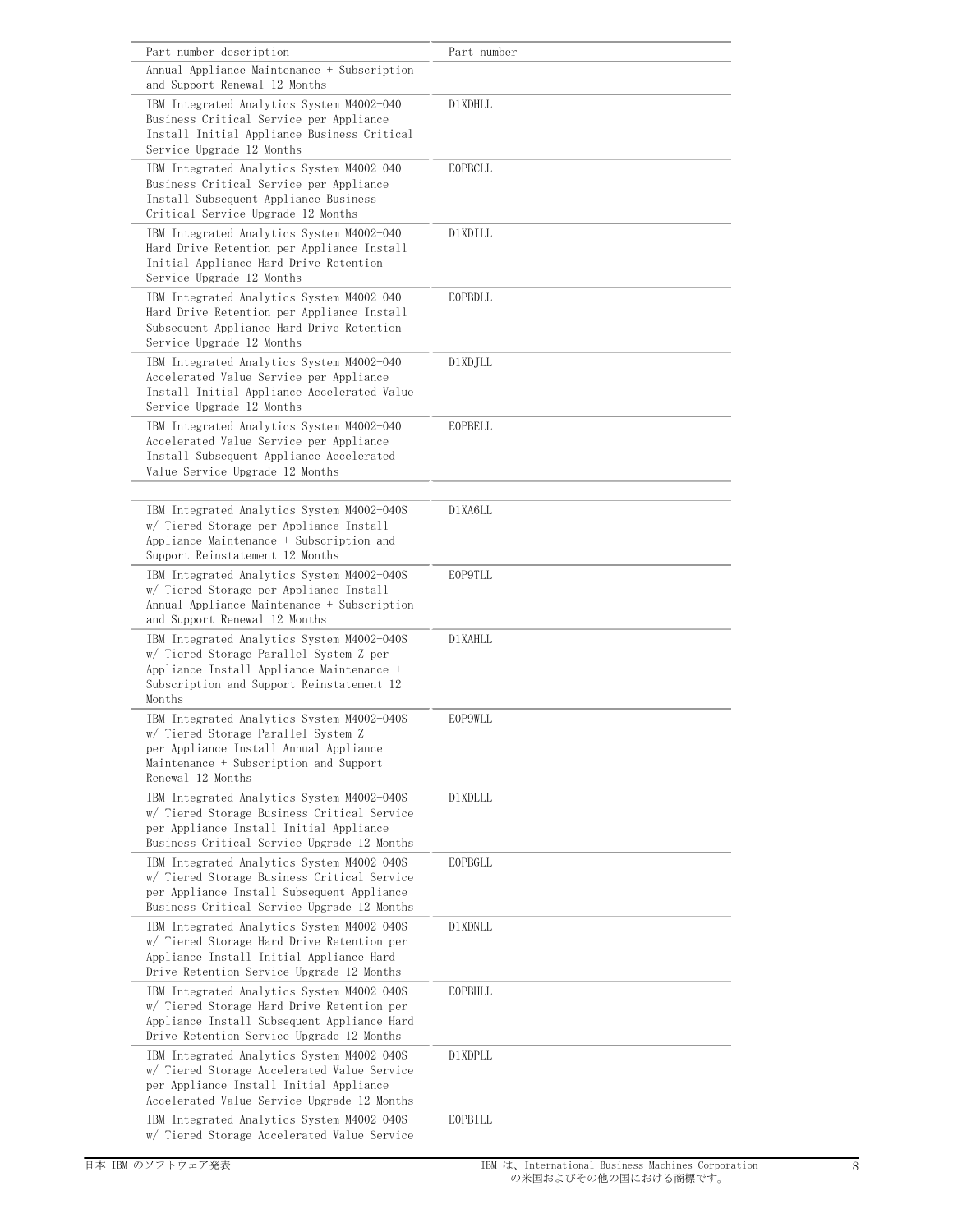| Part number description                                                                   | Part number |
|-------------------------------------------------------------------------------------------|-------------|
| per Appliance Install Subsequent Appliance<br>Accelerated Value Service Upgrade 12 Months |             |

#### 課金単位

今回の発表に伴い、新たに必要となるライセンスはありません。

このエンタイトルメントが有効な製品の課金単位は変更されません。

### <span id="page-8-0"></span>契約条件

この発表レターに記載されている情報は、参考のため、および便宜上の目的のためにのみ提供 されています。 IBM とのあらゆる取引を規定する契約条件については、 IBM プログラムのご 使用条件、 IBM インターナショナル・ パスポート・アドバンテージ<sup>(R)</sup> 契約、および IBM ソフ トウェア・メンテナンス取得契約などの該当する契約書に記載されています。

本製品は、 パスポート・アドバンテージ を介してのみ提供されます。

## ライセンス交付

IBM International Program License Agreement including the License Information document and Proof of Entitlement (PoE) govern your use of the Program. すべての許可 使用に、PoE が必要です。 パスポート・アドバンテージ® 以外から提供されるパーツ番号のみ の製品(適用される場合)は、使用を許諾されるだけで、ソフトウェア・メンテナンスは含ま れません。

このソフトウェア・ライセンスには、ソフトウェア・サブスクリプション&サポート(ソフト ウェア・メンテナンスともいう)が含まれています。

ソフトウェア・メンテナンス

アプライアンスのサポートおよび保証サービスのアップグレード・オプションの詳細について は、 IBM [アプライアンス・サポート・ガイド](http://www.ibm.com/software/appliance/support) を参照してください。

プログラム技術サポート

IBM は、サポートを終了する 12 カ月前に通知します。

### ライセンス情報 (LI) の資料番号

本発表で提供されるライセンス情報の文書に変更はありません。

#### 限定保証の適用

あり

#### 限定保証

IBM-は、本プログラムが所定稼働環境で使用されている場合に、その仕様に従って動作するこ とを保証いたします。かかる保証は、「プログラム」の変更の加えられていない部分について のみ適用されるものとします。 IBM は、プログラムの実行が中断されないこと、またはその実 行に誤りがないこと、あるいは IBM がすべてのプログラムの欠陥を修正することを保証するも のではありません。 「プログラム」の使用結果については、お客様の責任とします。

IBM-では、お客様がプログラムの既知の問題点、問題点の修正、制限事項および迂回処置に関 する情報を含む IBM のデータベースに追加料金なしでアクセスできるようにしています。 詳 細については、 - IBM [サポート・ガイド](http://www.ibm.com/support/customercare/sas/f/handbook/home.html) を参照してください。

IBM は、「プログラム」の当初の使用権の取得者が「プログラム」を取得してから最低 1 年間 (以下「保証期間」といいます。)、この情報を提供します。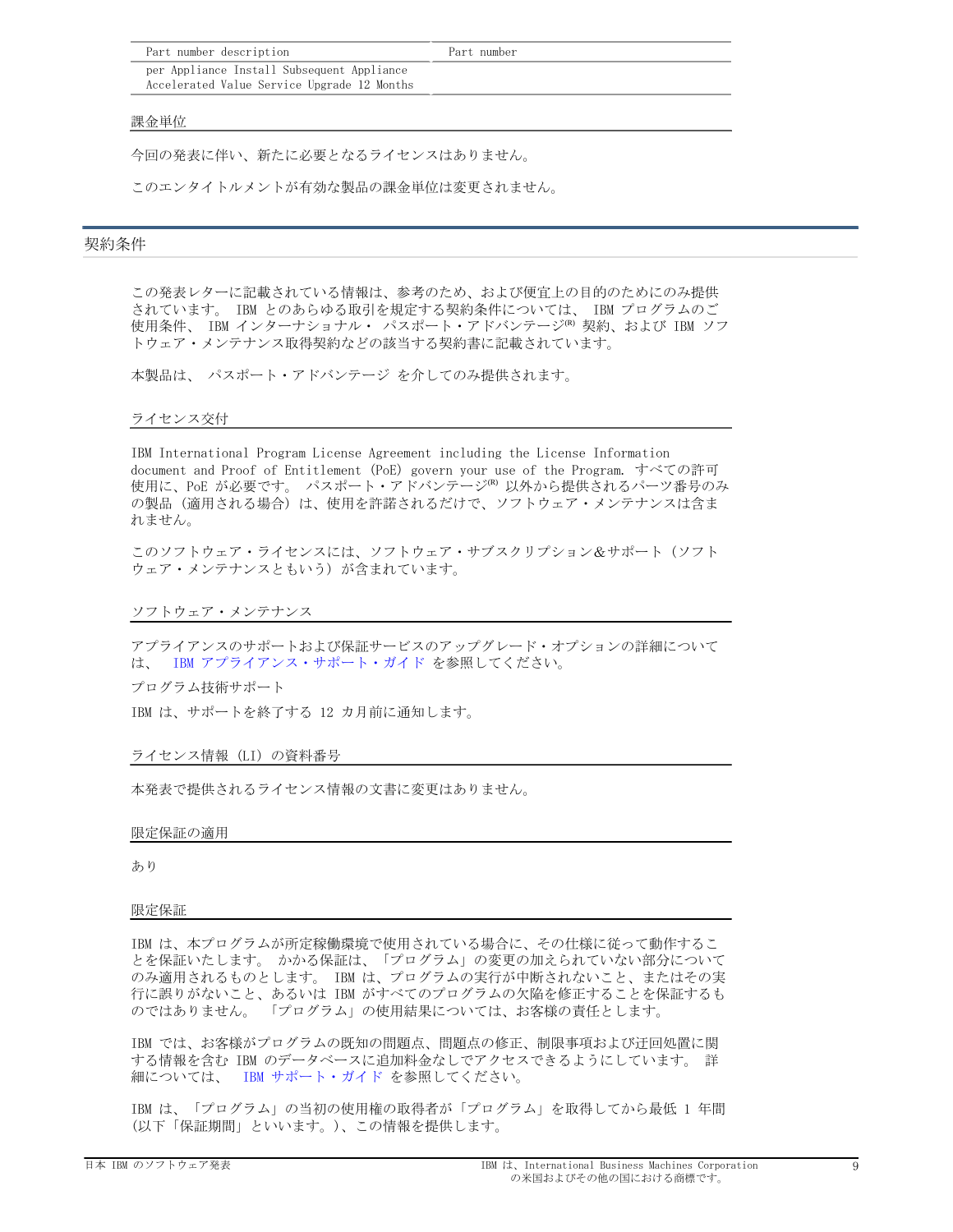### なし

### パスポート・アドバンテージ の適用

あり。情報は、-パスポート・アドバンテージ および パスポート・アドバンテージ ・エクス [プレス](http://www.ibm.com/software/passportadvantage) の Web サイトでも参照できます。

アプライアンス保守、ソフトウェア・サブスクリプション&サポートの適用

あり。 アプライアンス保守、ソフトウェア・サブスクリプション&サポート(「アプライアン ス・サービスおよびサポート」ともいう)は、 パスポート・アドバンテージ および パスポー ト・アドバンテージ ・エクスプレスを介してご注文いただくライセンスに含まれています。 製品のアップグレードとテクニカル・サポートは、契約に記述されているとおり、ソフトウェ ア・サブスクリプションおよびサポート・オファリングによって提供されます。 製品アップグ レードでは、対象ソフトウェアの最新バージョンおよびリリースが提供され、技術サポートで は、世界中の IBM サポート組織への音声および電子アクセスが提供されます。

これには、獲得した各アプライアンスおよびソフトウェアのライセンスに対する 1 年間のアプ ライアンス保守およびソフトウェア・サブスクリプション&サポートが含まれます。 初期期間 は、更新オプション(利用可能な場合)を購入することによって延長できます。

アプライアンス・サービスに関する追加情報については、 パスポート・アドバンテージ のア プライアンス保守添付資料 Web サイトを参照してください。

アプライアンスのサポートおよび保証サービスのアップグレード・オプションの詳細について は、 IBM Appliance Support Guide のウェブサイトを参照してください。

#### 可変課金の適用

なし

## 教育機関向け割引の利用

適用外。

適切なセキュリティー実施について

IT-システム・セキュリティーには、企業内外からの不正アクセスの侵入防止、検知、および対 応によって、システムや情報を保護することが求められます。 不適切なアクセスにより、情報 の改ざん、破壊、または悪用を招くおそれがあるほか、システムが誤用された場合は他者への システムを攻撃してしまうおそれがあります。 セキュリティーに対して包括的なアプローチを とらない IT システムや IT 製品は、完全にセキュアであるとみなすべきではなく、また単一 の製品や単一のセキュリティー対策で極めて効果的に不正アクセスを防止できるものはありま せん。-IBM-システムおよび製品は、規制に準拠したセキュリティーに関する包括的な取り組み の一環として設計されています。これには必然的に追加の運用手順が含まれ、これを最も効果 的なものとするには、他のシステム、製品、またはサービスが必要となる場合もあります。

重要: IBM では、いずれのシステム、製品、あるいはサービスも第三者の悪質な行為、および 不正な行為による影響を受けていないこと、または将来受けないことを保証するものではあり ません。

### <span id="page-9-0"></span>料金

この発表において、価格の変更はありません。

商標